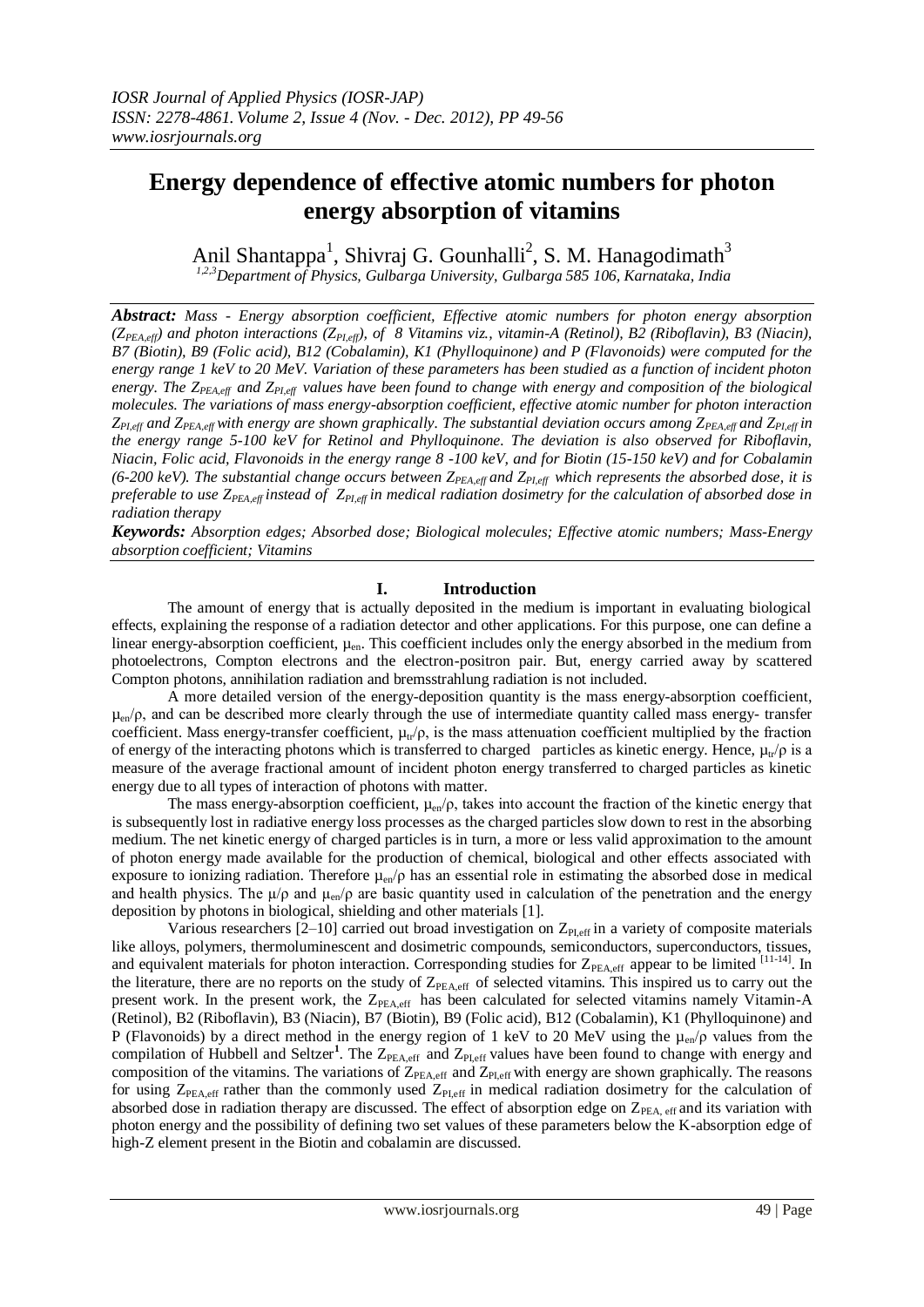## **II. Theoretical Basis.**

The effective atomic number for photon-energy absorption can be obtained by using mass energyabsorption coefficients of the vitamins. The values of mass energy-absorption coefficients of vitamins,  $\mu_{en}/\rho$ , are evaluated using the additivity law [11]:

$$
\left(\frac{\mu_{en}}{\rho}\right) = \sum_{i} w_i \left(\frac{\mu_{en}}{\rho}\right)_i
$$
\n(1)

where w<sub>i</sub> and  $(\mu_{en}/\rho)$  are the weight fraction and mass energy- absorption coefficients of the i<sup>th</sup> constituent element, respectively. The  $\mu_{en}/\rho$  values of the constituent elements of the vitamins are taken from compilation of Hubbell and Seltzer **<sup>15</sup>** .

The  $(\mu_{en}/\rho)$  values were then used to determine the total molecular energy-absorption cross-section  $(\sigma_{\text{mean}})$  by the following relation:

$$
\sigma_{m,en} = \frac{M}{N_A} \left( \frac{\mu_{en}}{\rho} \right)
$$
\n(2)

where  $M = \sum_i n_i A_i$  is the molecular weight of the vitamins, N<sub>A</sub> is the Avogadro's number, n<sub>i</sub> is the total number of atoms in the molecule,  $A_i$  is the atomic weight of the  $i<sup>th</sup>$  element in a molecule.

The effective (average) atomic energy-absorption cross-section ( $\sigma_{a.en}$ ) can be determined from the following equation:

$$
\sigma_{a,en} = \sum_{i} f_i A_i \left( \frac{\mu_{en}}{\rho} \right)_i = \frac{\sigma_{m,en}}{\sum_{i} n_i} \tag{3}
$$

where  $f_i = n_i / \sum_j n_j$  is the fractional abundance of constituent element, 'n<sub>i</sub>' is the total number of atoms of the constituent element, is the total number of atoms present in the molecular formula.

Similarly, effective electronic energy-absorption cross-section ( $\sigma_{e, en}$ ) is given by:

$$
\sigma_{e, en} = \frac{1}{N_A} \sum_{i} \frac{f_i A_i}{Z_i} \left(\frac{\mu_{en}}{\rho}\right)_i = \frac{\sigma_{a, en}}{Z_{PEA, eff}}
$$
(4)

where  $Z_i$  is the atomic number of constituent element. Now, the effective atomic number for photonenergy absorption can be given as:

$$
Z_{PEA,eff} = \frac{\sigma_{a,en}}{\sigma_{e,en}}
$$
 (5)

## **3) Figures and Tables**

3.1) Figures



Fig.1. Variation of effective atomic number for photon energy absorption (Z<sub>PEA,eff</sub>) and effective atomic number for photon interaction  $(Z_{PLeff})$  with photon energy for Retinol.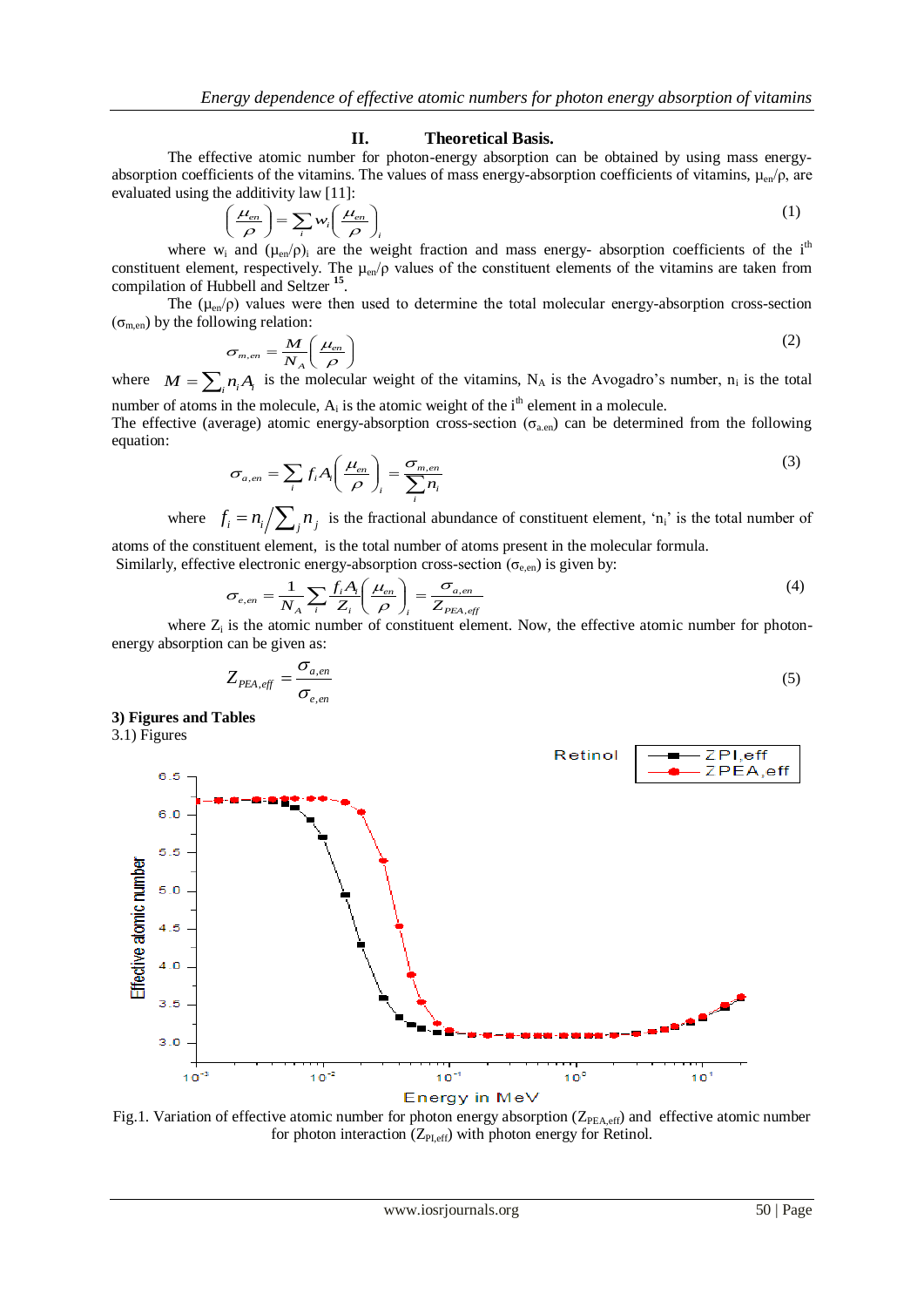

Fig.2. Variation of effective atomic number for photon energy absorption (Z<sub>PEA,eff</sub>) and effective atomic number for photon interaction  $(Z_{\text{PLeft}})$  with photon energy for Riboflavin.



Fig.3. Variation of effective atomic number for photon energy absorption (Z<sub>PEA,eff</sub>) and effective atomic number for photon interaction  $(Z_{PI,eff})$  with photon energy for Niacin.



Fig.4. Variation of effective atomic number for photon energy absorption (Z<sub>PEA,eff</sub>) and effective atomic number for photon interaction  $(Z_{PLeff})$  with photon energy for Biotin.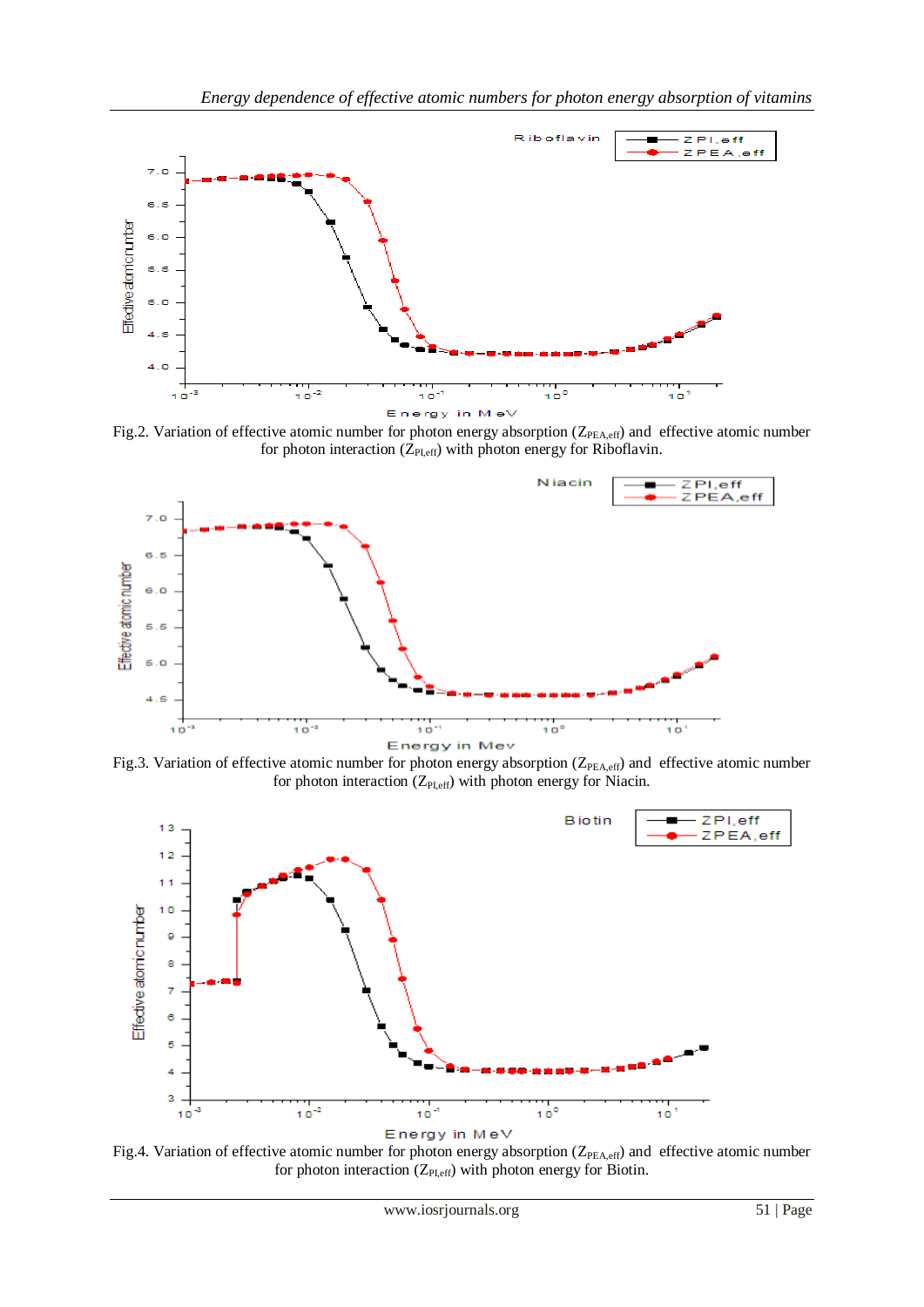

Fig.5. Variation of effective atomic number for photon energy absorption ( $Z_{PEA,eff}$ ) and effective atomic number for photon interaction  $(Z_{PLeff})$  with photon energy for Folic acid.



Fig.6. Variation of effective atomic number for photon energy absorption (Z<sub>PEA,eff</sub>) and effective atomic number for photon interaction  $(Z_{PLeff})$  with photon energy for Cobalamin.



Fig.7. Variation of effective atomic number for photon energy absorption ( $Z_{PEA,eff}$ ) and effective atomic number for photon interaction ( $Z_{PI,eff}$ ) with photon energy for Phylloquinone.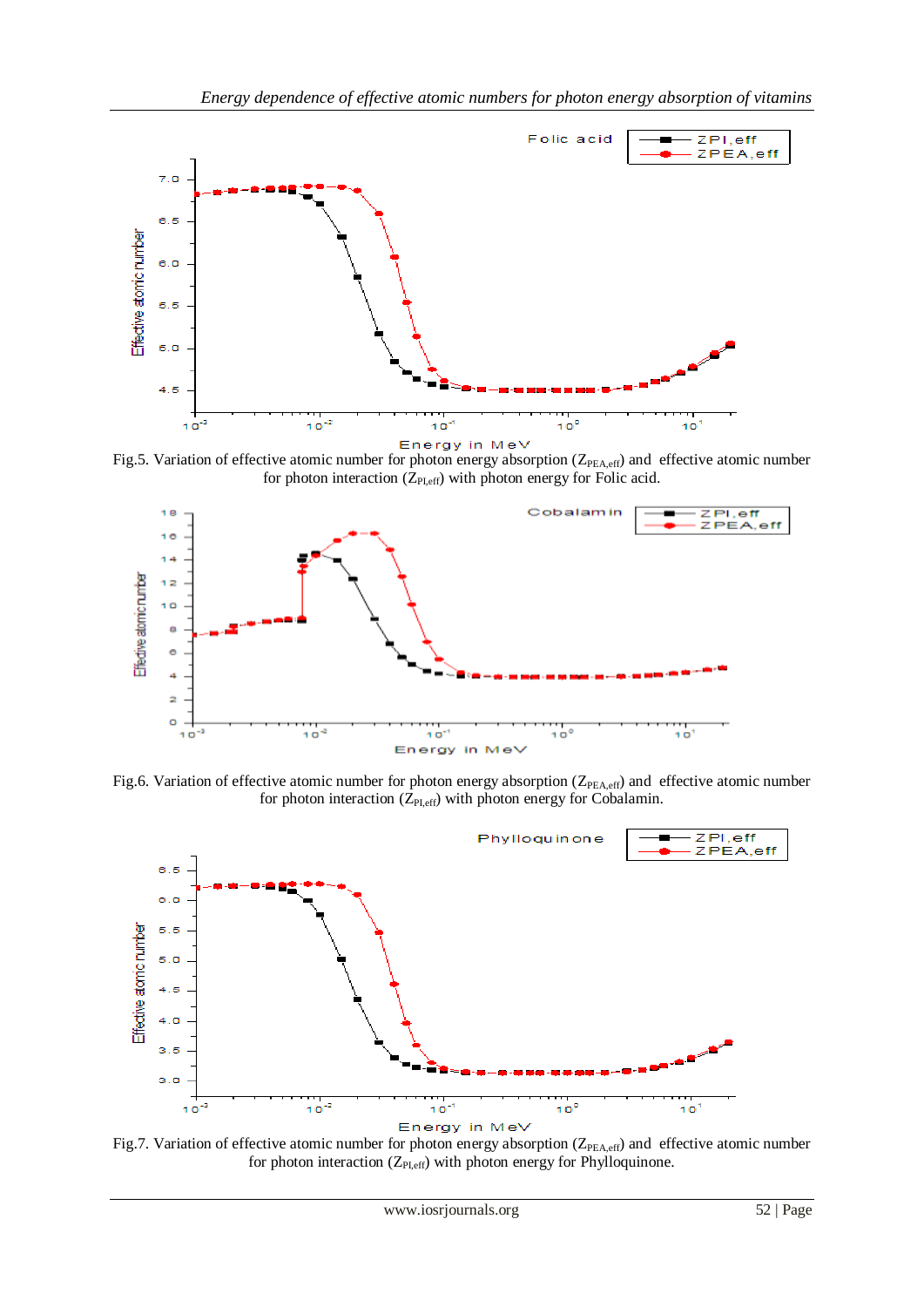

Fig.8. Variation of effective atomic number for photon energy absorption ( $Z_{\text{PEA,eff}}$ ) and effective atomic number for photon interaction  $(Z_{PLeff})$  with photon energy for Flavonoids.

|  | 3.2) Tables |
|--|-------------|
|--|-------------|

|  | Table 1 The Vitamin name, chemical name and molecular formula of selected vitamins |  |  |  |  |
|--|------------------------------------------------------------------------------------|--|--|--|--|
|  |                                                                                    |  |  |  |  |

| Vitamin name | <b>Chemical name</b> | Molecular formula             |
|--------------|----------------------|-------------------------------|
| Vitamin A    | Retinol              | $C_{20}H_{30}O$               |
| Vitamin B2   | Riboflavin           | $C_{17}H_{20}N_4O_6$          |
| Vitamin B3   | Niacin               | $C_6H_5NO_2$                  |
| Vitamin B7   | Biotin               | $C_{10}H_{16}N_2O_3S$         |
| Vitamin B9   | Folic acid           | $C_{10}H_{10}N_7O_6$          |
| Vitamin B12  | Cobalamin            | $C_{63}H_{88}N_{14}O_{14}CoP$ |
| Vitamin K1   | Phylloquinone        | $C_{31}H_{46}O_2$             |
| Vitamin P    | Flavonoids           | $C_{28}H_{34}O_{15}$          |

| Table.2.a Effective atomic number of selected vitamins for photon energy absorption |  |  |  |
|-------------------------------------------------------------------------------------|--|--|--|
|                                                                                     |  |  |  |

| Energy<br>(MeV) | Retinol      | Riboflavin   | Niacin       | Folic acid   | Phylloquino<br>ne | Flavonoids   |
|-----------------|--------------|--------------|--------------|--------------|-------------------|--------------|
| 1.00E-03        | $6.18E + 00$ | $6.87E + 00$ | $6.84E + 00$ | $6.84E + 00$ | $6.22E + 00$      | $7.05E + 00$ |
| 1.50E-03        | $6.19E + 00$ | $6.89E + 00$ | $6.86E + 00$ | $6.86E + 00$ | $6.24E + 00$      | $7.08E + 00$ |
| 2.00E-03        | $6.20E + 00$ | $6.91E + 00$ | $6.88E + 00$ | $6.88E + 00$ | $6.25E + 00$      | $7.10E + 00$ |
| 3.00E-03        | $6.21E + 00$ | $6.93E + 00$ | $6.90E + 00$ | $6.90E + 00$ | $6.26E + 00$      | $7.12E + 00$ |
| 4.00E-03        | $6.21E + 00$ | $6.94E + 00$ | $6.91E + 00$ | $6.91E + 00$ | $6.27E + 00$      | $7.14E + 00$ |
| 5.00E-03        | $6.22E + 00$ | $6.95E+00$   | $6.92E + 00$ | $6.91E+00$   | $6.27E + 00$      | $7.15E + 00$ |
| 6.00E-03        | $6.22E + 00$ | $6.96E + 00$ | $6.93E + 00$ | $6.92E + 00$ | $6.28E + 00$      | $7.15E + 00$ |
| 8.00E-03        | $6.22E + 00$ | $6.96E + 00$ | $6.94E + 00$ | $6.93E + 00$ | $6.28E + 00$      | $7.17E + 00$ |
| 1.00E-02        | $6.22E + 00$ | $6.97E + 00$ | $6.94E + 00$ | $6.93E + 00$ | $6.28E + 00$      | $7.17E + 00$ |
| 1.50E-02        | $6.17E + 00$ | $6.96E + 00$ | $6.94E + 00$ | $6.92E + 00$ | $6.24E + 00$      | $7.16E + 00$ |
| 2.00E-02        | $6.04E + 00$ | $6.90E + 00$ | $6.90E + 00$ | $6.88E + 00$ | $6.11E + 00$      | $7.10E + 00$ |
| 3.00E-02        | 5.40E+00     | $6.56E + 00$ | $6.63E + 00$ | $6.60E + 00$ | $5.48E + 00$      | $6.75E + 00$ |
| 4.00E-02        | $4.54E + 00$ | $5.96E + 00$ | $6.13E + 00$ | $6.09E + 00$ | $4.62E + 00$      | $6.11E + 00$ |
| 5.00E-02        | $3.90E + 00$ | $5.34E + 00$ | $5.60E + 00$ | $5.55E+00$   | $3.97E + 00$      | $5.45E+00$   |
| $6.00E-02$      | $3.54E + 00$ | $4.90E + 00$ | $5.21E + 00$ | $5.15E + 00$ | $3.60E + 00$      | $4.96E + 00$ |
| 8.00E-02        | $3.26E + 00$ | $4.48E + 00$ | $4.82E + 00$ | $4.76E + 00$ | $3.31E + 00$      | $4.49E + 00$ |
| 1.00E-01        | $3.17E + 00$ | $4.33E + 00$ | $4.69E + 00$ | $4.62E + 00$ | $3.21E + 00$      | $4.32E + 00$ |
| 1.50E-01        | $3.11E + 00$ | $4.24E + 00$ | $4.60E + 00$ | $4.54E + 00$ | $3.16E + 00$      | $4.21E + 00$ |
| 2.00E-01        | $3.10E + 00$ | $4.22E + 00$ | $4.58E + 00$ | $4.52E + 00$ | $3.14E + 00$      | $4.19E + 00$ |
| 3.00E-01        | $3.10E + 00$ | $4.21E + 00$ | $4.57E + 00$ | $4.51E + 00$ | $3.14E + 00$      | $4.18E + 00$ |
| 4.00E-01        | $3.10E + 00$ | $4.21E + 00$ | $4.57E + 00$ | $4.51E + 00$ | $3.14E + 00$      | $4.18E + 00$ |
| 5.00E-01        | $3.10E + 00$ | $4.21E + 00$ | $4.57E + 00$ | $4.51E + 00$ | $3.14E + 00$      | $4.18E + 00$ |
| 6.00E-01        | $3.10E + 00$ | $4.21E + 00$ | $4.57E + 00$ | $4.51E + 00$ | $3.14E + 00$      | $4.18E + 00$ |

www.iosrjournals.org 53 | Page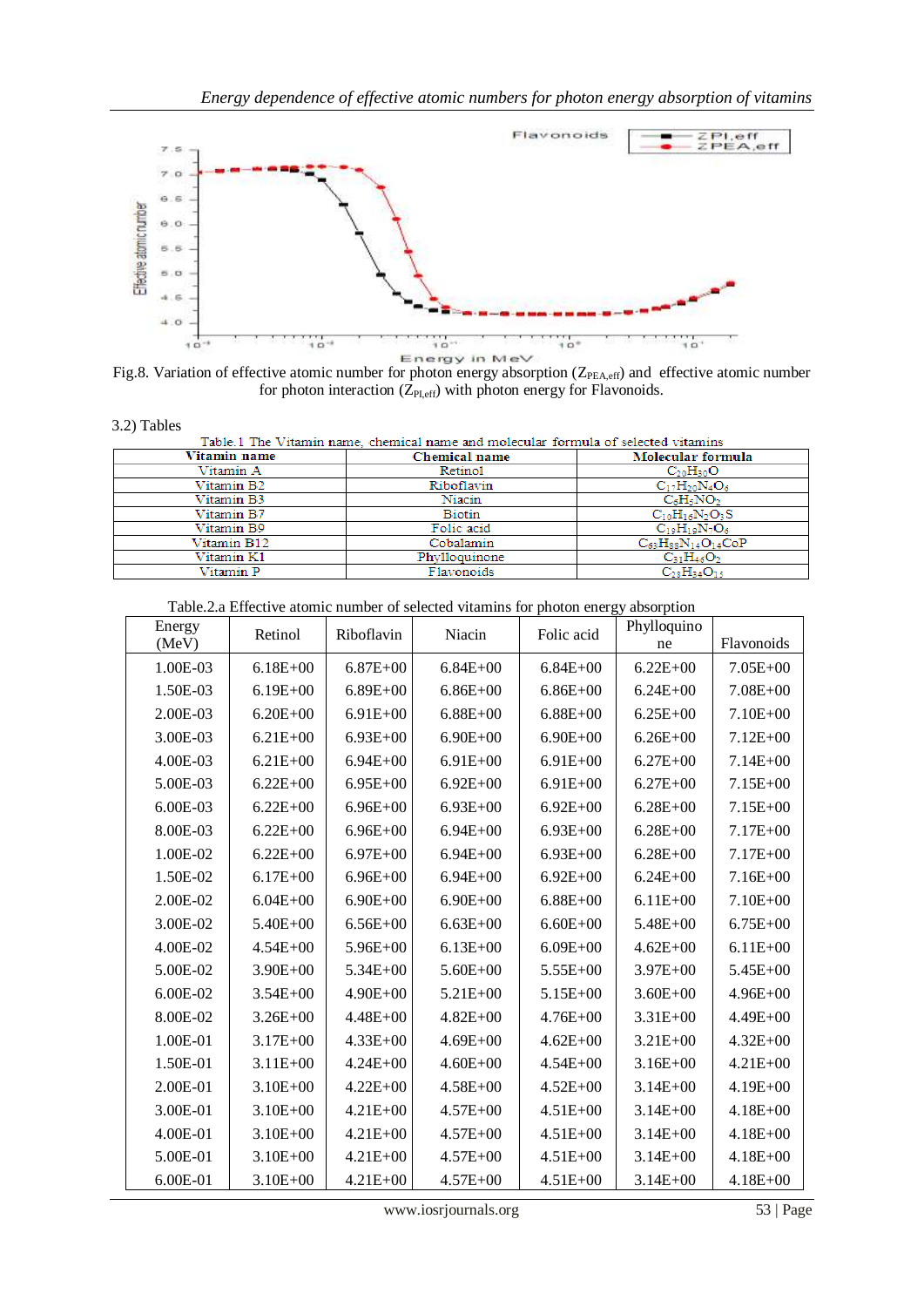*Energy dependence of effective atomic numbers for photon energy absorption of vitamins* 

| 8.00E-01     | $3.10E + 00$ | $4.21E + 00$ | $4.57E + 00$ | $4.51E + 00$ | $3.14E + 00$ | $4.18E + 00$ |
|--------------|--------------|--------------|--------------|--------------|--------------|--------------|
| $1.00E + 00$ | $3.10E + 00$ | $4.21E + 00$ | $4.57E + 00$ | $4.51E + 00$ | $3.14E + 00$ | $4.18E + 00$ |
| $1.25E + 00$ | $3.10E + 00$ | $4.21E + 00$ | $4.57E + 00$ | $4.51E + 00$ | $3.14E + 00$ | $4.18E + 00$ |
| $1.50E + 00$ | $3.10E + 00$ | $4.21E + 00$ | $4.57E + 00$ | $4.51E + 00$ | $3.14E + 00$ | $4.18E + 00$ |
| $2.00E + 00$ | $3.10E + 00$ | $4.22E + 00$ | $4.57E + 00$ | $4.51E + 00$ | $3.14E + 00$ | $4.18E + 00$ |
| $3.00E + 00$ | $3.12E + 00$ | $4.24E + 00$ | $4.60E + 00$ | $4.54E + 00$ | $3.16E + 00$ | $4.21E + 00$ |
| $4.00E + 00$ | $3.15E + 00$ | $4.28E + 00$ | $4.63E + 00$ | $4.57E + 00$ | $3.19E + 00$ | $4.25E + 00$ |
| $5.00E + 00$ | $3.18E + 00$ | $4.32E + 00$ | $4.67E + 00$ | $4.61E + 00$ | $3.23E + 00$ | $4.30E + 00$ |
| $6.00E + 00$ | $3.22E + 00$ | $4.36E + 00$ | $4.71E + 00$ | $4.65E + 00$ | $3.26E + 00$ | $4.34E + 00$ |
| $8.00E + 00$ | $3.29E + 00$ | $4.45E + 00$ | $4.79E + 00$ | $4.73E + 00$ | $3.33E + 00$ | $4.43E + 00$ |
| $1.00E + 01$ | $3.35E + 00$ | $4.52E + 00$ | $4.86E + 00$ | $4.80E + 00$ | $3.40E + 00$ | $4.51E + 00$ |
| $1.50E + 01$ | $3.50E + 00$ | $4.69E + 00$ | $5.00E + 00$ | $4.96E + 00$ | $3.54E + 00$ | $4.68E + 00$ |
| $2.00E + 01$ | $3.61E + 00$ | $4.81E + 00$ | $5.11E + 00$ | $5.07E + 00$ | $3.66E + 00$ | $4.81E + 00$ |

| Table.2.b Effective atomic number of selected vitamins for photon energy absorption |
|-------------------------------------------------------------------------------------|
|-------------------------------------------------------------------------------------|

| Energy(MeV)  | Biotin       | Energy(MeV)  | Cobalamin    |
|--------------|--------------|--------------|--------------|
| 1.00E-03     | $7.29E + 00$ | 1.00E-03     | 7.58E+00     |
| 1.50E-03     | $7.35E + 00$ | 1.50E-03     | $7.73E + 00$ |
| 2.00E-03     | $7.39E + 00$ | 2.00E-03     | $7.84E + 00$ |
| 2.47E-03     | $7.32E + 00$ | 2.15E-03     | $7.86E + 00$ |
| 2.47E-03     | $9.85E + 00$ | 2.15E-03     | 8.30E+00     |
| 3.00E-03     | $1.06E + 01$ | 3.00E-03     | $8.56E + 00$ |
| 4.00E-03     | $1.09E + 01$ | 4.00E-03     | $8.73E + 00$ |
| 5.00E-03     | $1.11E + 01$ | 5.00E-03     | $8.87E + 00$ |
| 6.00E-03     | $1.13E + 01$ | 6.00E-03     | $8.98E + 00$ |
| 8.00E-03     | $1.15E + 01$ | 7.71E-03     | $9.03E + 00$ |
| 1.00E-02     | $1.16E + 01$ | 7.71E-03     | $1.30E + 01$ |
| 1.50E-02     | $1.19E + 01$ | 8.00E-03     | $1.35E + 01$ |
| 2.00E-02     | $1.19E + 01$ | 1.00E-02     | $1.44E + 01$ |
| 3.00E-02     | $1.15E + 01$ | 1.50E-02     | $1.57E + 01$ |
| 4.00E-02     | $1.04E + 01$ | 2.00E-02     | $1.63E + 01$ |
| 5.00E-02     | $8.92E + 00$ | 3.00E-02     | $1.63E + 01$ |
| 6.00E-02     | $7.48E + 00$ | 4.00E-02     | $1.49E + 01$ |
| 8.00E-02     | $5.63E + 00$ | 5.00E-02     | $1.26E + 01$ |
| 1.00E-01     | $4.82E + 00$ | $6.00E-02$   | $1.02E + 01$ |
| 1.50E-01     | $4.25E + 00$ | 8.00E-02     | $6.99E + 00$ |
| 2.00E-01     | $4.13E + 00$ | 1.00E-01     | 5.50E+00     |
| 3.00E-01     | $4.08E + 00$ | 1.50E-01     | $4.37E + 00$ |
| 4.00E-01     | $4.07E + 00$ | 2.00E-01     | $4.12E + 00$ |
| 5.00E-01     | $4.06E + 00$ | 3.00E-01     | $4.01E + 00$ |
| 6.00E-01     | $4.06E + 00$ | 4.00E-01     | $3.98E + 00$ |
| 8.00E-01     | $4.06E + 00$ | 5.00E-01     | 3.97E+00     |
| $1.00E + 00$ | $4.06E + 00$ | 6.00E-01     | 3.97E+00     |
| $1.25E + 00$ | $4.06E + 00$ | 8.00E-01     | 3.97E+00     |
| $1.50E + 00$ | $4.06E + 00$ | $1.00E + 00$ | $3.96E + 00$ |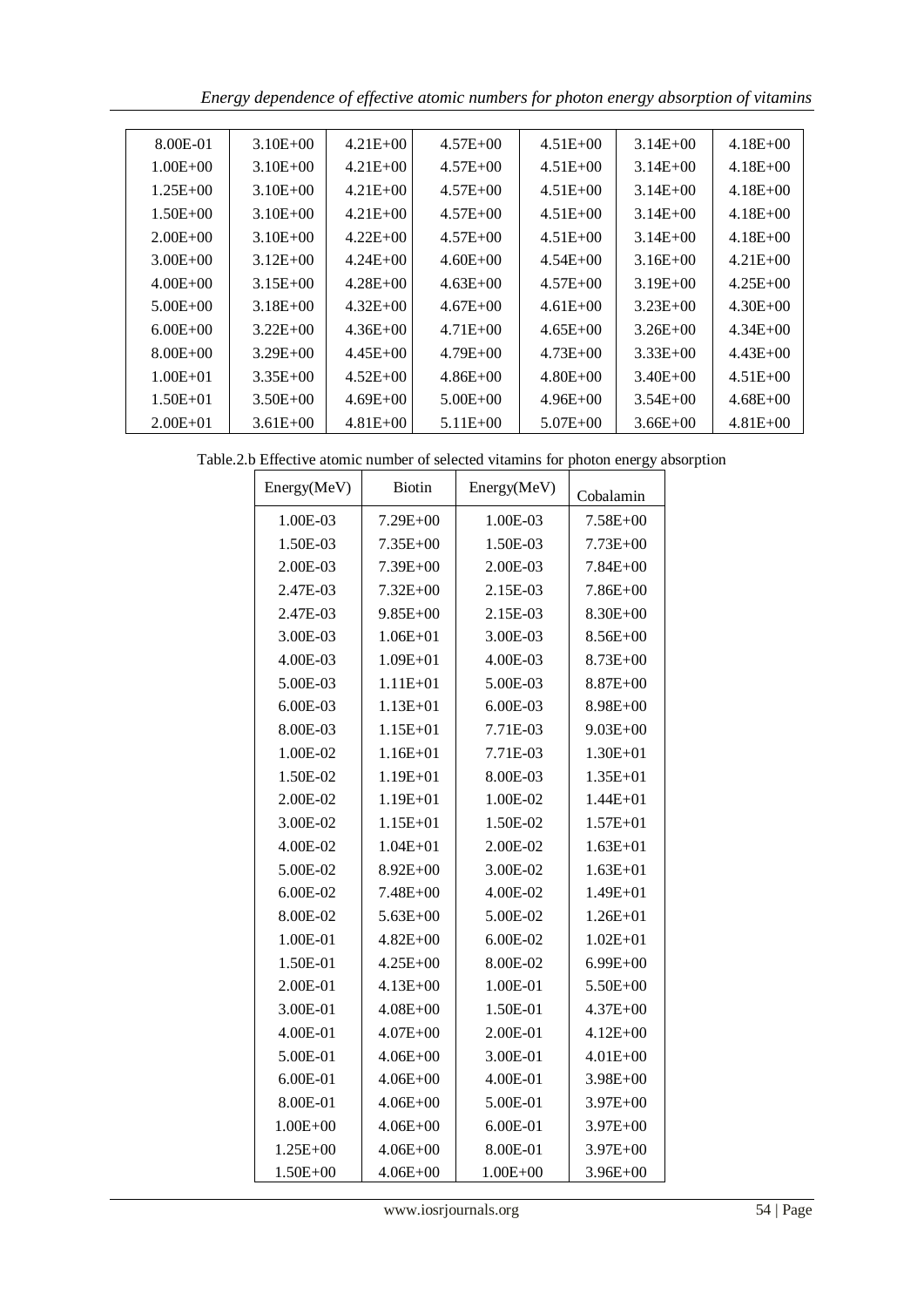| $2.00E + 00$ | $4.07E + 00$ | $1.25E + 00$ | $3.96E + 00$ |
|--------------|--------------|--------------|--------------|
| $3.00E + 00$ | $4.11E + 00$ | $1.50E + 00$ | $3.96E + 00$ |
| $4.00E + 00$ | $4.16E + 00$ | $2.00E + 00$ | $3.97E + 00$ |
| $5.00E + 00$ | $4.23E + 00$ | $3.00E + 00$ | $4.01E + 00$ |
| $6.00E + 00$ | $4.29E + 00$ | $4.00E + 00$ | $4.06E + 00$ |
| $8.00E + 00$ | $4.42E + 00$ | $5.00E + 00$ | $4.12E + 00$ |
| $1.00E + 01$ | $4.53E + 00$ | $6.00E + 00$ | $4.17E + 00$ |
| $1.50E + 01$ | $4.77E + 00$ | $8.00E + 00$ | $4.29E + 00$ |
| $2.00E + 01$ | $4.95E + 00$ | $1.00E + 01$ | $4.39E + 00$ |
|              |              | $1.50E + 01$ | $4.61E + 00$ |
|              |              | $2.00E + 01$ | $4.77E + 00$ |

## **III. Results And Discussion**

In the present work, we computed the  $Z_{PEA,eff}$  with photon energy for selected vitamins consisting of H, C, N, O, S, Co and Phosphorous in different proportions were studied. The variations of  $Z_{PEA,eff}$  and  $Z_{PLeff}$  with energy are shown in Figs 1-8. The calculated values of  $Z_{\text{PFA,eff}}$  by direct method in the energy region of 1 keV to 20 MeV using the µen/ρ values from the compilation of Hubbell and Seltzer**<sup>1</sup>** are given in Table. 2.a and 2.b. It can be seen from Figs. 1–8 that the variation of  $Z_{PEA,eff}$  and  $Z_{PLeff}$  with energy is almost similar for all vitamins except Biotin and Cobalamin due to abrupt changes near the absorption edge. For Biotin, there are two values for mass energy-absorption coefficients at 2.47 keV due to the sulfur K absorption edge. The value 2.15x10<sup>2</sup> cm<sup>2</sup>/g is valid immediately below the absorption edge, and 1.935x10<sup>2</sup> cm<sup>2</sup>/g immediately above the absorption edge. The µen/ρ values of all the constituent elements of Biotin are not available in the compilation of Hubbell and Seltzer [1] at 2.47 keV. For each of these elements in biotin, the value at 2.47 keV can be found by interpolation. Similarly, the  $\mu_{en}/\rho$  values of all the constituent elements of cobalamin are not available at 2.15 keV and 7.71 keV. The cobalamin, which consists of phosphorous and cobalt having absorption edge at 2.15 keV and 7.71 keV respectively. The  $\mu_{en}/\rho$  values can be found by interpolation and using the additivity law [15].

From Figs 1-8 it can be seen that the photon energy absorption  $(Z_{PEA,eff})$  varies with the energy. The gradual increase in  $Z_{PEA,eff}$  is observed in the energy range 1 keV-5 keV for Retinol and Riboflavin and then decreases rapidly from 6 keV to 200 keV then after it remains constant up to 2 MeV and then again increases steadily up to 20 MeV. For Niacin and Folic acid the  $Z_{PEA,eff}$  increases slowly from 1 keV to 8 keV and then decreases rapidly up to 200 keV after that it remains constant from 300 keV to 2 MeV. Above 3 MeV, the value increases with increase in energy up to 20 MeV. For Phylloquinone and Flavonoids the  $Z_{\text{PEA,eff}}$  increases slowly from 1keV to 10 keV and then decreases rapidly up to 200 keV after that it remains constant from 300 keV to 2 MeV. Above 3 MeV, the value increases with increase in energy up to 20 MeV. For Biotin and Cobalamin the value of  $Z_{PEA,eff}$  increases steadily from 1 keV-20 keV there after decreases immediately up to 500 keV and then remains steady from 600 keV- 2MeV. From 3 MeV, the value increases with increase in energy up to 20 MeV. The variation of effective atomic number for photon energy absorption ( $Z_{PFA, eff}$ ) is almost same for all vitamins except Biotin and Cobalamin, because of the K absorption edge of sulfur in Biotin, Cobalt and phosphorous in Cobalamin.

It is observed that the variation in  $Z_{PEA,eff}$  also depends upon relative proportion and the range of atomic numbers of the elements of which vitamins is composed. The Biotin has a large range of atomic numbers from 1(H) to 16 (S) and Cobalamin has 1(H) to 27 (Co) than any other vitamins because of which the change of effective atomic number for photon energy absorption with energy is enormously substantial in comparison with other vitamins. The variation of  $Z_{PEA,eff}$  with energy confirms the dominance of different processes, that is photoelectric absorption, compton scattering, pair production (Nuclear field and electric field). From Fig.4 it is clear that, the value of  $Z_{PEA,eff}$  jumps suddenly at K absorption edge due to sulfur. Similarly for Cobalamin, from Fig. 6 it can be seen that, there is a abrupt change in  $Z_{PEA,eff}$  at absorption edge of high atomic number elements (phosphorous and cobalt). In case of Biotin two set of values of  $Z_{PEA,eff}$  are possible at 2.47 keV due to the sulfur K absorption edge. Similarly, in the case of Cobalamin two set of values of  $Z_{PEA,eff}$  are possible at 2.15 keV and also two set of values at 7.709 keV due to the K absorption edge of phosphorous and cobalt respectively. The values of  $Z_{PLeff}$  at K absorption edges of sulfur, phosphorous and cobalt are calculated using the WinXCom[16]. The present theoretical results are in close agreement with the theoretical results of Shivaramu et al [11–13], who have reported similar types of variation of  $Z_{PEA, eff}$  and  $Z_{PLeff}$  for substances of dosimetric interest, human organs and tissues, and thermoluminescent dosimetric compounds. Similar results were also obtained recently by Manohara and Hanagodimath  $[14]$  in some biological molecules. No experimental data on  $Z_{\text{PFA,eff}}$  could be